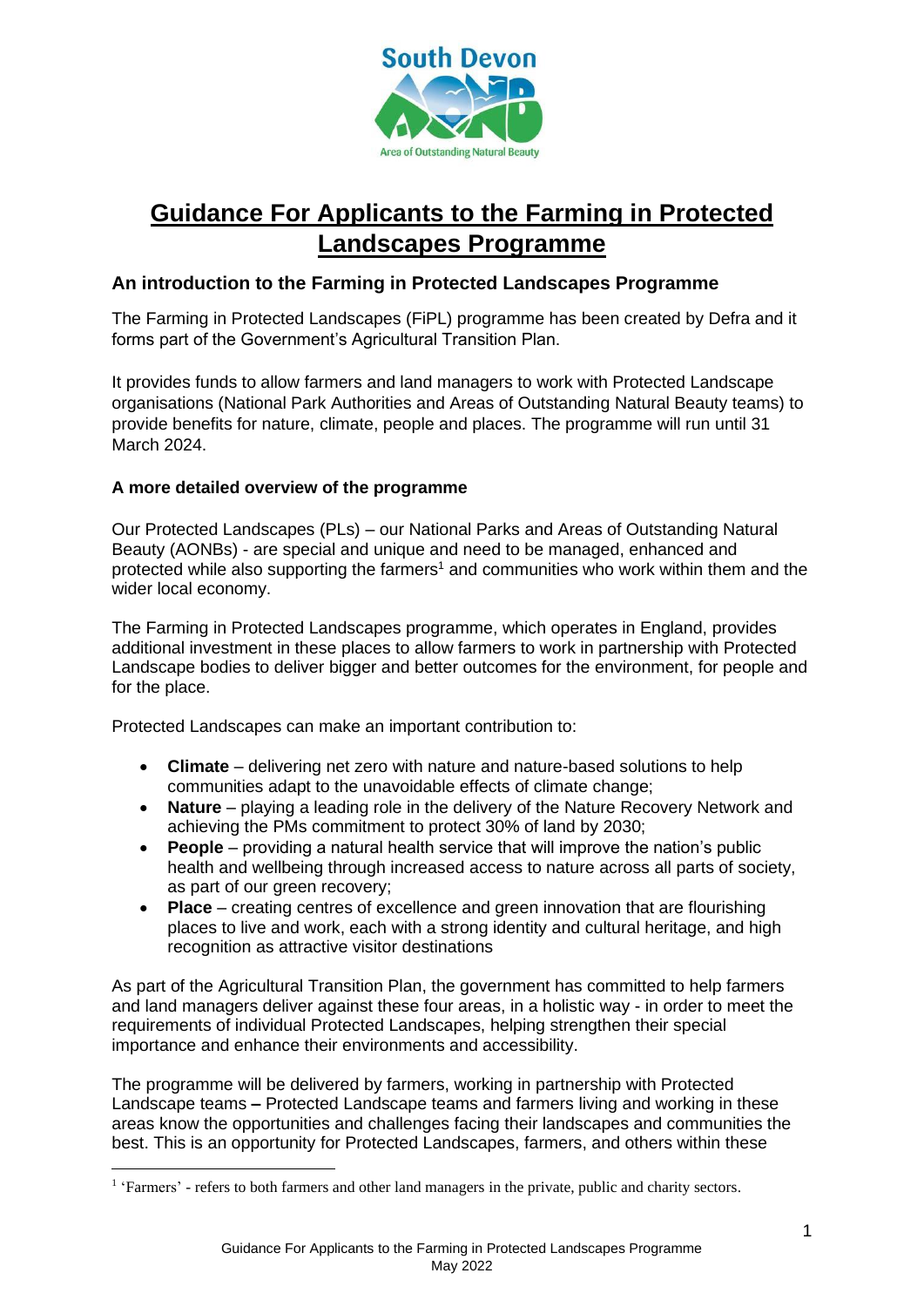areas to work better together, leading work at an individual landscape level, building on existing relationships.

The programme is project based and takes a bottom-up approach **-** this means that funding will support individual projects proposed by farmers, and approved by Local Assessment Panels, which will support Protected Landscapes' local priorities.

This is a time limited programme (2021-2024) to provide additional investment in our most special places - it will work alongside – not in competition with - existing schemes and add value where it is most needed. Over the longer term, Defra would envision the Sustainable Farming Incentive, the Local Nature Recovery scheme and the Landscape Recovery scheme playing a specific part across these landscapes, with farmers who lead on Farming in Protected Landscape projects taking part in one of these schemes.

#### **When to apply**

The programme runs until 31 March 2024, and no FiPL funding or claims can continue beyond this date.

You can submit your application to the programme at any time, but as funding is limited and the programme is competitive, early applications are encouraged. You should talk to your Protected Landscape team in the first instance.

## **Before you begin your application**

You should ensure you understand the guidance related to each section of the application before completing your application.

Before you apply for your project, you must make sure that you will be able to obtain all the consents and permissions required.

You are responsible for arranging all relevant consents, permissions, exemptions and written advice needed for your application. You will not be offered an agreement without all the necessary consents and permissions being in place.

To make sure you submit a valid application:

- identify the consents and permissions you need as soon as you start your application. This will depend on any designations attached to the land included in the application and on the activities and items that you are applying for in your application. You can speak to your Protected Landscape FiPL officer for advice on this.
- contact relevant organisations for advice and consents, where required
- be able to provide your Protected Landscape with the evidence needed to support your application.

You may be unaware of some of the consents and permissions you need until after you have received advice. You should talk to your Protected Landscape FiPL officer about the relevant organisations to contact for advice and to gain consent or permission.

Before beginning your application, you should also understand the application process for the programme.

You can find the application form on the website of your local AONB or National Park.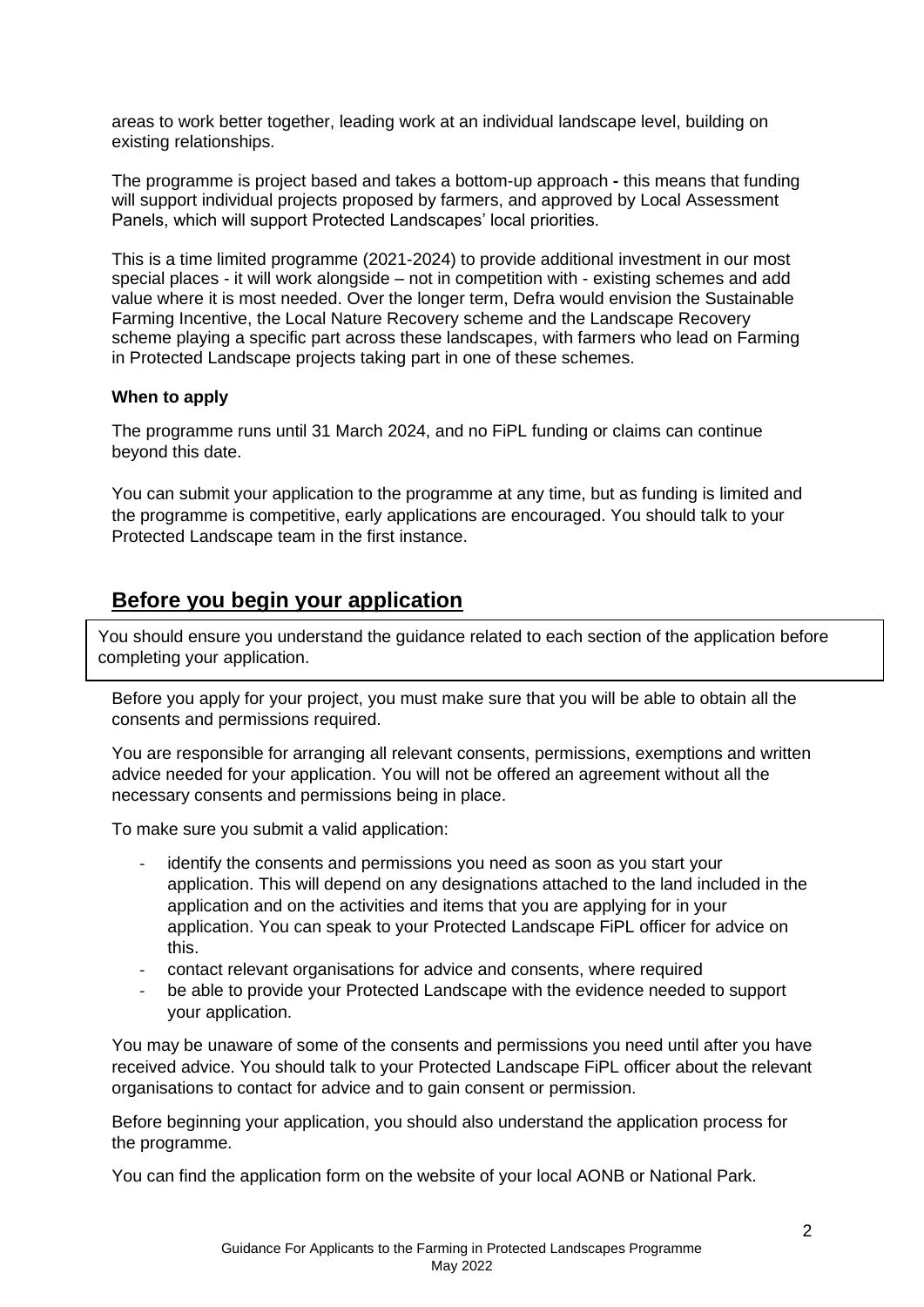How to apply:

- 1. Visit the South Devon AONB website <https://www.southdevonaonb.org.uk/opportunities-for-farmers-2021-24/> read through the information to check you are eligible to apply.
- 2. Submit an enquiry form (located at the bottom on the website). This will give us an idea of your project and contact details so we can get in touch with you.
- 3. Henry Lucas the FiPL Officer will be in touch to advise on the programme including to discuss your ideas, the payment and intervention rates for your project. Henry will then arrange a site visit.
- 4. Following the visit If Henry is happy with the project, he will ask you to submit an application form, please read the application questions, guidance and application checklist. Make sure you answer all the questions. We also ask you to have all supporting documents ready to submit with the application form.
- 5. The application will then go to the RPA for checks to ensure there is no double funding.
- 6. Depending on the size of the application will determine the next step (please see below).
- 7. If the application gets approved and has passed RPA checks, you will be issued with an onward agreement. Once this has been signed by both parties you are able to start work on the project.
- 8. Once the project has started, we will arrange a site visit to check on progress and ensuring its compliant.
- 9. Once the project is complete (in line with the onward agreement) you will submit a claim form and you will receive payment for the project.

## **The assessment process**

The cost of your project will impact on how it is assessed.

| For projects with a total fund request of<br>over £5,000                                                                                                                                                                                                                  | For projects with a total fund request of<br>under £5,000                                                                                                                                                                                                                                                                                        |
|---------------------------------------------------------------------------------------------------------------------------------------------------------------------------------------------------------------------------------------------------------------------------|--------------------------------------------------------------------------------------------------------------------------------------------------------------------------------------------------------------------------------------------------------------------------------------------------------------------------------------------------|
| Your application will be assessed by a<br>Local Assessment Panel made up of<br>experts from across your Protected<br>Landscape, including from the farming and<br>land management community, where you<br>project will be given a score using a<br>common scoring system. | Your application will be assessed by a<br>senior member from your Protected<br>Landscape team who has not been<br>involved in providing advice or guidance to<br>your application. They will assess and<br>score your application using the common<br>scoring system. If you submit more than two<br>applications for fund requests under £5,000 |
|                                                                                                                                                                                                                                                                           | over the course of the programme, the third                                                                                                                                                                                                                                                                                                      |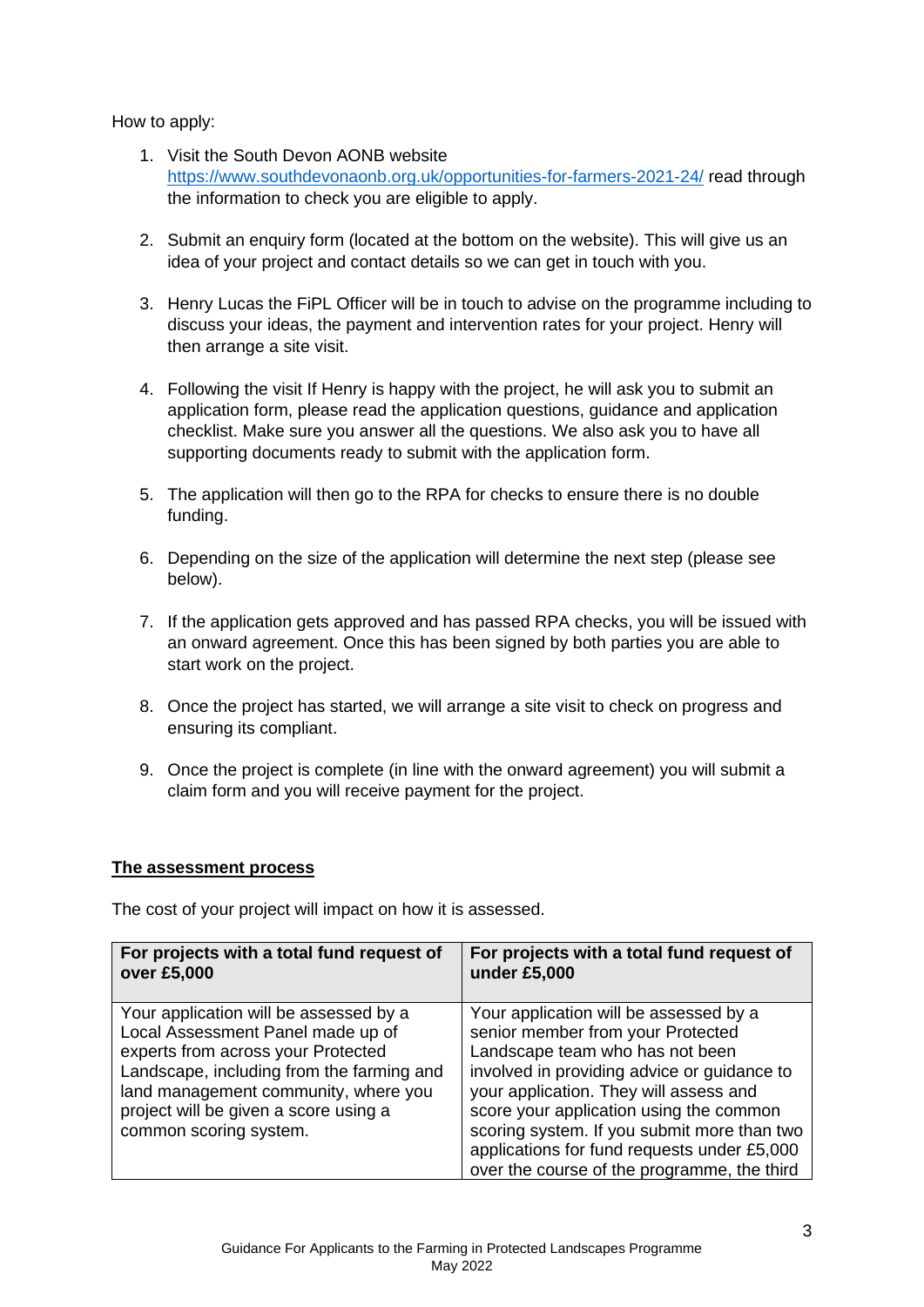| assessed at the Local Assessment Panel<br>whatever their value. |
|-----------------------------------------------------------------|
|-----------------------------------------------------------------|

All projects will be assessed and scored using a common scoring system. You will be scored against the following categories which will be weighted differently for your final score:

- Project outcomes (40%)
- Value for Money (20%)
- Sustainability / legacy of project (20%)
- Ability to deliver (20%)

The scoring criteria can be found at the end of the guidance document.

There are a number of requirements you must meet for your application to progress and these will be made clear in the application template. Your Protected Landscape will consider whether you meet the essential criteria for the programme (see under 'who can apply'). If you do not meet the essential criteria, your Protected Landscape will not assess your application further.

*This section will ask you to provide details on who you are and what you do. This is to ensure that you are eligible to apply for FiPL funding.* 

## **Completing Section 1: Applicant Details**

Applications will be accepted from farmers and land managers within an AONB or National Park in England, or the Norfolk Broads. The programme may also support activity on other land where that activity can demonstrate benefit to the Protected Landscape, or the Protected Landscape organisation's objectives or partnership initiatives. Your Protected Landscape FiPL officer can advise on whether your land / project is eligible.

You can check if your land is within the boundaries of a protected landscape on the MAGIC [mapping website.](https://magic.defra.gov.uk/MagicMap.aspx) Follow these steps:

- 1. select Designations
- 2. select Land-based designations
- 3. select Statutory
- 4. untick all boxes apart from Areas of Outstanding Natural Beauty (England) and National Parks (England).

This programme supports activity on the following areas and features within a protected landscape:

- Farmed or managed areas of arable and other crops, grasslands (temporary and permanent); moorland, woodland and scrub; heathland; in-stream and riparian areas and open waterbodies; land which is or is proposed to be the subject of re-wilding
- Non-farmed areas of a holding, including hardstanding, farmyards, agricultural buildings, historic structures, tracks;
- Protected sites e.g. SSSIs, SACs, SPAs, Ramsar sites or other wildlife rich sites such as wetlands or saltmarsh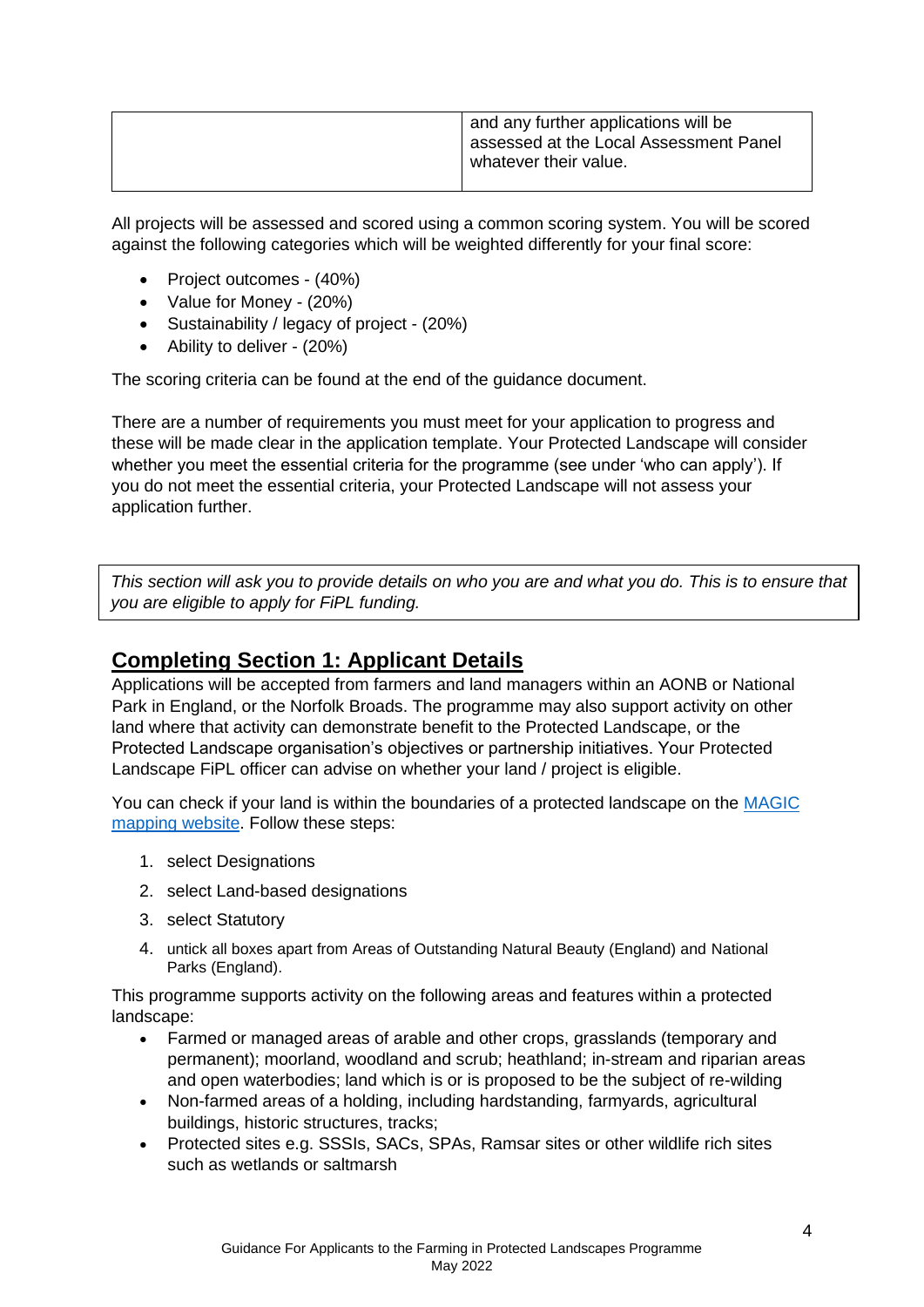Agricultural land is eligible even if it is not actively farmed. The definition of agricultural land is best defined by reference to the Valuation Office Agency definition at the following link: Part 6: part D - agricultural premises - [Rating Manual section 6: valuation practice](https://eur03.safelinks.protection.outlook.com/?url=https%3A%2F%2Fwww.gov.uk%2Fguidance%2Frating-manual-section-6-chhallenges-to-the-rating-list%2Fpart-6-part-d-agricultural-premises&data=04%7C01%7CFiPL%40defra.gov.uk%7C7bb39981523a4c29956f08d997a88596%7C770a245002274c6290c74e38537f1102%7C0%7C0%7C637707572318295220%7CUnknown%7CTWFpbGZsb3d8eyJWIjoiMC4wLjAwMDAiLCJQIjoiV2luMzIiLCJBTiI6Ik1haWwiLCJXVCI6Mn0%3D%7C1000&sdata=oPqMc%2F8OWhDRallQy%2F55LExNVMYeVgaDDYcEslKLswE%3D&reserved=0)

This programme does not support works on domestic property.

You can receive funding through the programme for work in the above places if you:

- Are a farmer or land manager (including individuals, charities and some public bodies)
- Are collaborating with an eligible farmer / land manager (or a group of farmers/land managers) to deliver an eligible project
- Own, or have management control of, all the land affected by the project, or have the formal consent of the person who does.

Applications will also be accepted from organisations and individuals delivering projects which are in support of the programme outcomes and the relevant Protected Landscape Management Plan/Priorities, as long as they are applying in collaboration with a farmer or land manager.

| <b>Body/Organisation</b>                                                                                                                                                                 | Can I apply? | <b>Additional Information</b>                                                                                                             |
|------------------------------------------------------------------------------------------------------------------------------------------------------------------------------------------|--------------|-------------------------------------------------------------------------------------------------------------------------------------------|
| Government departments,<br>executive agencies and<br>NDPBs (for example,<br>Ministry of Defence, Forestry<br>Commission), with exception<br>of the bodies listed below in<br>this table: | <b>No</b>    | None                                                                                                                                      |
| Natural England                                                                                                                                                                          | Yes          | For work on the National<br>Nature Reserves which<br>goes beyond other legal<br>obligations                                               |
| Other public bodies<br>(including National Park<br>Authorities, The Broads<br>Authority, Conservation<br>Boards and AONB<br>Partnerships through their<br>accountable bodies)            | Yes          | Provided the work goes<br>beyond the duty of regard<br>and other legal obligations                                                        |
| County, Unitary, District,<br><b>Parish Council and former</b><br>college farms                                                                                                          | Yes          | None                                                                                                                                      |
| Tenants of eligible public<br>bodies                                                                                                                                                     | Yes          | Ineligible where the work is<br>already a requirement of the<br>tenancy agreement. The<br>public body must<br>countersign the application |

## **A summary of bodies/organisations who are directly eligible**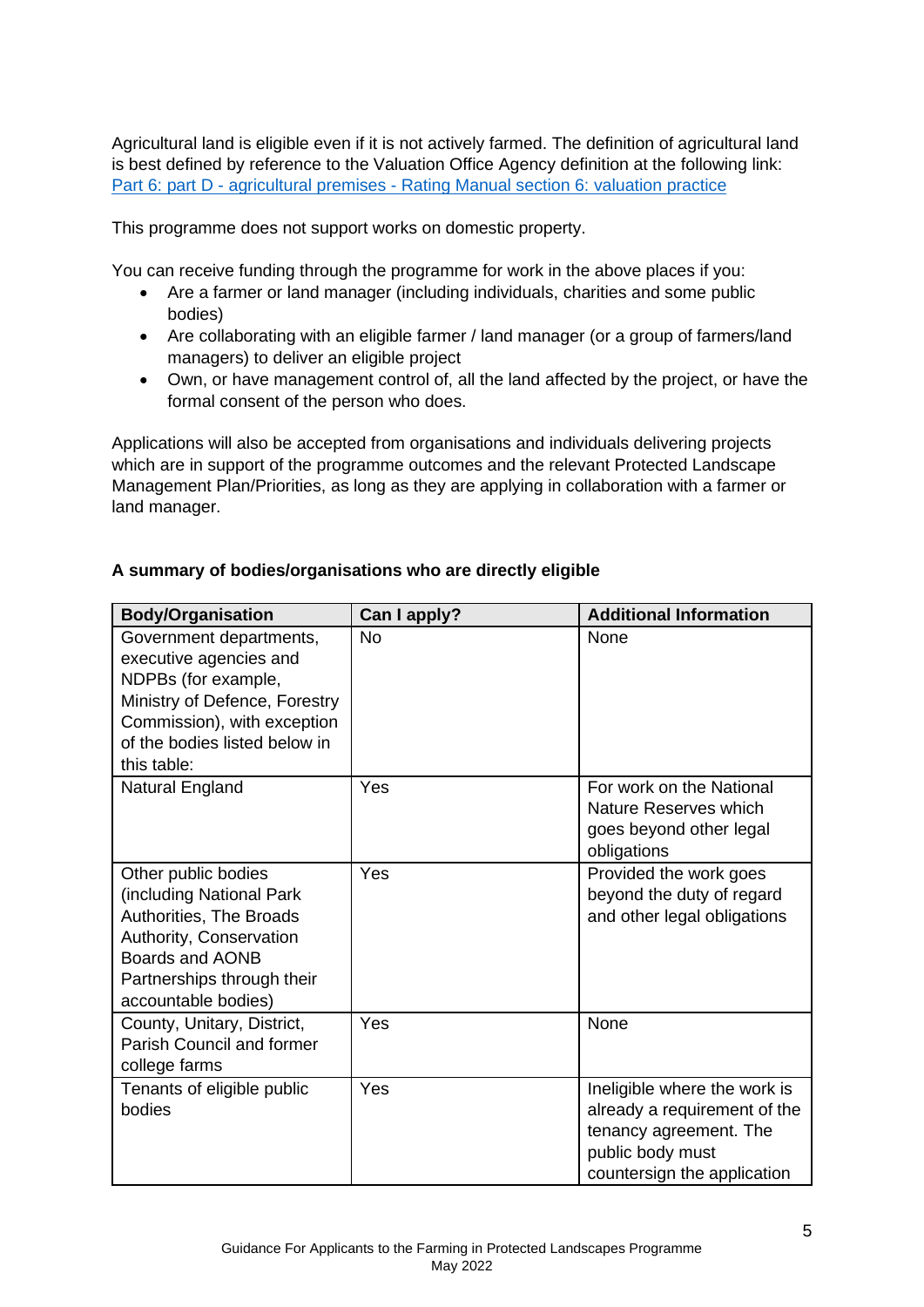|                                        |     | if the tenant does not have<br>security of tenure for the full<br>term of the agreement.                                                                                                                                          |
|----------------------------------------|-----|-----------------------------------------------------------------------------------------------------------------------------------------------------------------------------------------------------------------------------------|
| Tenants of ineligible public<br>bodies | Yes | Ineligible where the work is<br>already a requirement of the<br>tenancy agreement.<br>Tenants must have security<br>of tenure for the full term of<br>the agreement, as the<br>public body cannot<br>countersign the application. |
| Other organisations and<br>individuals | Yes | Where the proposed activity<br>or works is in support of<br>programme aims                                                                                                                                                        |

To be eligible to apply, you must have full management control and security of tenure of the land and activities in your application, for the full period of the agreement (including any durability or maintenance requirements);

You are required to declare in the application form that you have this necessary land management control or approval, as stipulated above, to be able to fulfil the requirements of all activities applied for in your application.

If you do not have full control of the land and all such activities, you must get the written consent of all other parties who have management control of the land and activities for the entire period of the agreement and include evidence of approval with your application, or have a countersignature to the application from the landowner (s) / landlord.

If a landlord takes over an agreement from you, they must be eligible to do so.

If a claim were found to be incorrect or ineligible, agreements would allow Protected Landscapes to reclaim the money back from the applicant (if monies had been spent). If no monies had been spent, the contract would be cancelled.

## **Tenancy**

If you are including land in an application that you occupy under a tenancy, including under the Agricultural Holdings Act 1986, Agricultural Tenancies Act 1995 (a Farm Business Tenancy) or equivalent, you must have:

- management control of this land for the duration of any commitments
- control of all the activities needed to deliver the project,
- the consent of the landlord as required.

## **Landlords**

If you are a landlord and can show that you have management control over land which has been let to a tenant, and the activities, you can include that land in an application.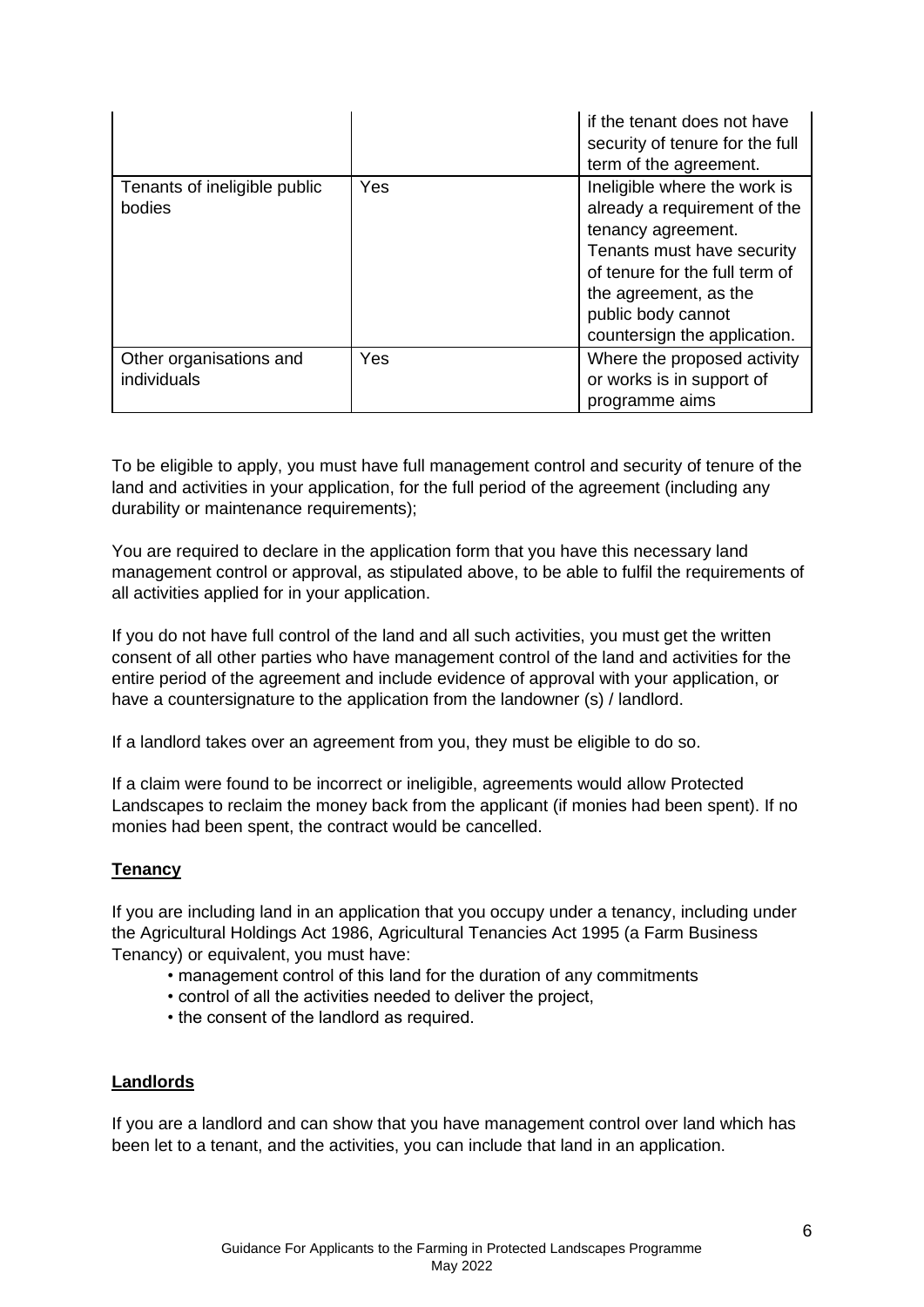## **Common land, shared grazing and other collaborative projects**

Common land is eligible for support through the Programme. You can apply as a landowner with sole rights, or as a group of commoners acting together. If you are applying on land over which others have rights, you must have agreement from all those who have a legal and active interest in the management of the land.

If the application is made by the landowner who owns the whole common and has sole use and rights to the land, the common can be entered as the landowner's holding.

Protected Landscape organisations and other bodies may be able to facilitate collaborative projects as a lead or responsible partner. Regardless of who applies, if the application is made by someone who does not have sole use of all the land and where there will be two or more beneficiaries to the agreement:

- an internal agreement must be established, signed by all the parties to the application, specifying the obligations placed on each person and the payments they may expect to receive
- a copy of this internal agreement will need to be submitted before the agreement can commence and may, during the agreement period, need to be supplemented by formal evidence that the internal agreement operates effectively e.g. minutes of recent meetings.
- in all cases where there are 5 or more parties benefiting from or contributing to the delivery of the agreement on common land, a more formal commons association must be established with officers to manage the association.

### **Collaborative Farmer groups**

You can apply to the programme as part of a collaborative farmer group. To do so, you must complete Section 5 of the application template.

You can choose out of the below two options how you and your collaborative farmer group would like to apply.

You can:

- apply through a lead applicant, who takes on the task of distributing resources to the group, managing the application process and reporting on the progress of the project.
- apply through a third party that is not part of the collaborative farmer group but acting on the behalf of the collaborative farmer group (e.g. an environmental charity). The third party will distribute the resources to the group, manage the application process and report on the progress of the project.

If applying through a third party, this could be through your Protected Landscape body who may have experience of working with the whole group or some its members (this would be subject to a panel decision like all other applications). Your Protected Landscape can make individual payments to farmers in the collaborative farmer group or pay for necessary works and activities directly. Your Protected Landscape body will distribute the resources to the group, manage the application process and report on the progress of the project.

You will need to have a partnership agreement(s) between the participants and the lead applicant / applicant body and you must enclose a copy of the partnership agreement (s)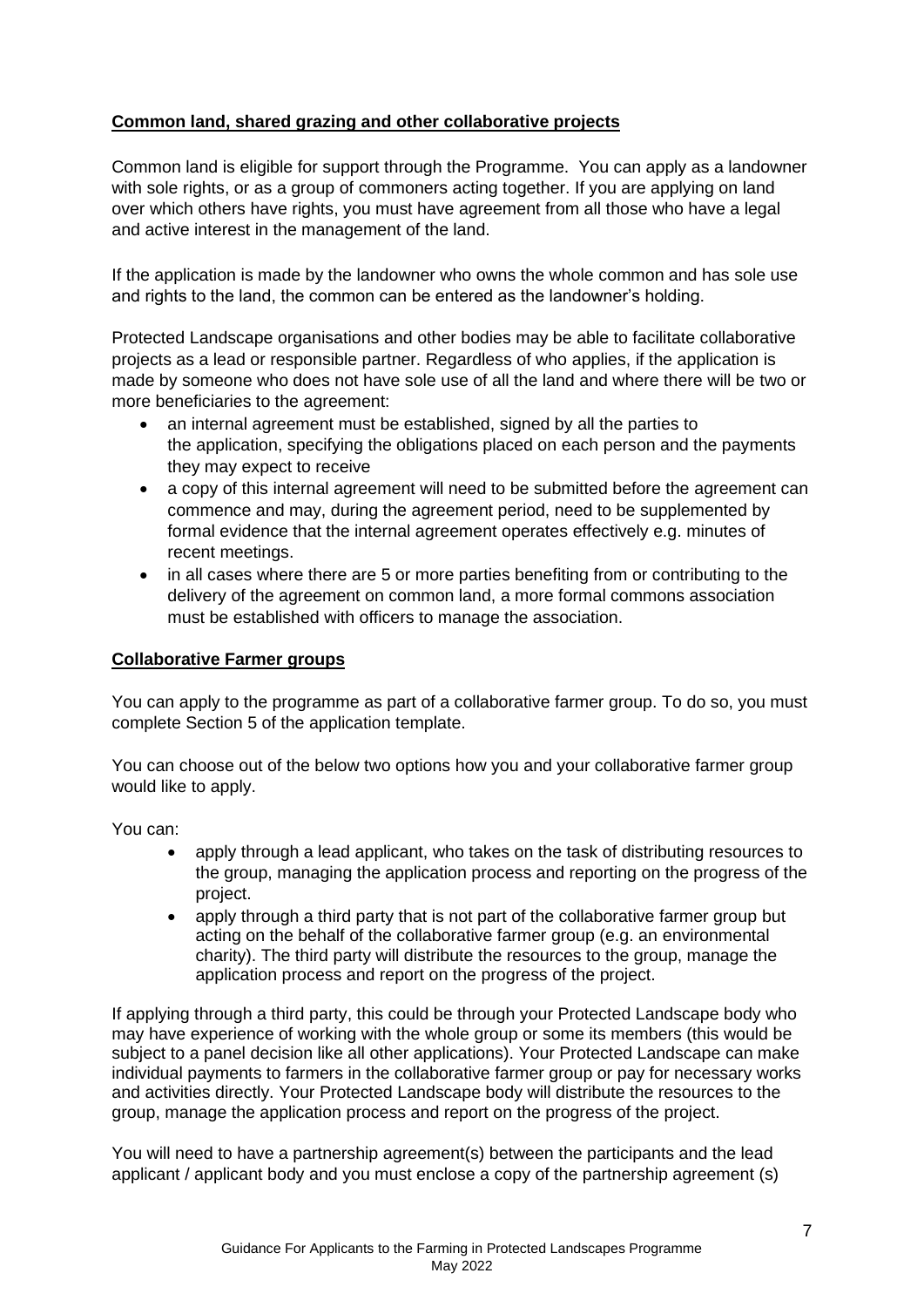with your application. Your Protected Landscape team can support you to develop these if you do not currently have a partnership agreement.

| What happens if I am eligible<br>to apply but my holding<br>crosses the boundary of two<br><b>Protected Landscapes?</b> | If your farm holding crosses the boundary of more than one Protected<br>Landscape and you are interested in applying to the Farming in<br>Protected Landscape programme, please speak to an officer in either<br>of the Protected Landscapes in which your holding lies. They will be<br>best placed to advise which Protected Landscape body you should<br>apply to. |
|-------------------------------------------------------------------------------------------------------------------------|-----------------------------------------------------------------------------------------------------------------------------------------------------------------------------------------------------------------------------------------------------------------------------------------------------------------------------------------------------------------------|
|                                                                                                                         |                                                                                                                                                                                                                                                                                                                                                                       |

## **Completing section 2: Project details**

*This section is designed to allow your Protected Landscape team to understand your project and where it will be delivered. This section also allows Protected Landscape teams to understand any risks of double funding and whether your project will be delivered on a protected site.* 

## **Double funding**

A project cannot get funding for activities or works that are already being funded by, you are applying for, or have already got funding from, another Government scheme or programme as this would be double funding.

Protected Landscape teams will assess whether there is risk of dual funding with projects and you will be asked to provide details to support these checks (e.g. SBI and parcel ID numbers).

| How does FiPL fit in with<br>other Government support for<br>farming and land<br>management?<br>Your Protected Landscape team<br>will be able to provide you with<br>more details and advice, and<br>guide you through the<br>application process. | It's important to recognise that the FiPL programme is not an agri-<br>environment scheme – it's a programme supporting individual projects,<br>enabling additional investment where it is most useful. Being in an agri-<br>environment scheme isn't a barrier to receiving project funding through the<br>programme as long as you're not paid twice for the same work.<br>Your project may also be part of and include other programmes or schemes<br>on your farm that enhance or complement the project outcomes, and if this<br>is the case it is important to demonstrate in your application how this will be<br>achieved. Although it is important to ensure that there is no double funding<br>for the same activity, delivering with other projects or schemes is likely to<br>enhance the project scoring and wider benefits.<br>If your project activity involves or impacts on other government schemes,<br>programmes or sites of environmental or historical interest, for example<br>Catchment Sensitive Farming, scheduled monuments or a SSSI, it is |
|----------------------------------------------------------------------------------------------------------------------------------------------------------------------------------------------------------------------------------------------------|-------------------------------------------------------------------------------------------------------------------------------------------------------------------------------------------------------------------------------------------------------------------------------------------------------------------------------------------------------------------------------------------------------------------------------------------------------------------------------------------------------------------------------------------------------------------------------------------------------------------------------------------------------------------------------------------------------------------------------------------------------------------------------------------------------------------------------------------------------------------------------------------------------------------------------------------------------------------------------------------------------------------------------------------------------------------------|
|                                                                                                                                                                                                                                                    | important that you get the relevant support and/ or advice such as from<br>Natural England, Historic England, Forestry Commission, Environment<br>Agency or from Catchment Sensitive Farming Officers (CSFOs). Guidance<br>for Catchment Sensitive Farming including local contacts is on Gov.uk<br>Catchment Sensitive Farming: reduce water and air pollution - GOV.UK<br>(www.gov.uk).                                                                                                                                                                                                                                                                                                                                                                                                                                                                                                                                                                                                                                                                               |
| Will receiving this funding<br>stop me entering into new                                                                                                                                                                                           | Participants who are part of the Farming in Protected Landscapes<br>programme should be well placed to enter into environmental land                                                                                                                                                                                                                                                                                                                                                                                                                                                                                                                                                                                                                                                                                                                                                                                                                                                                                                                                    |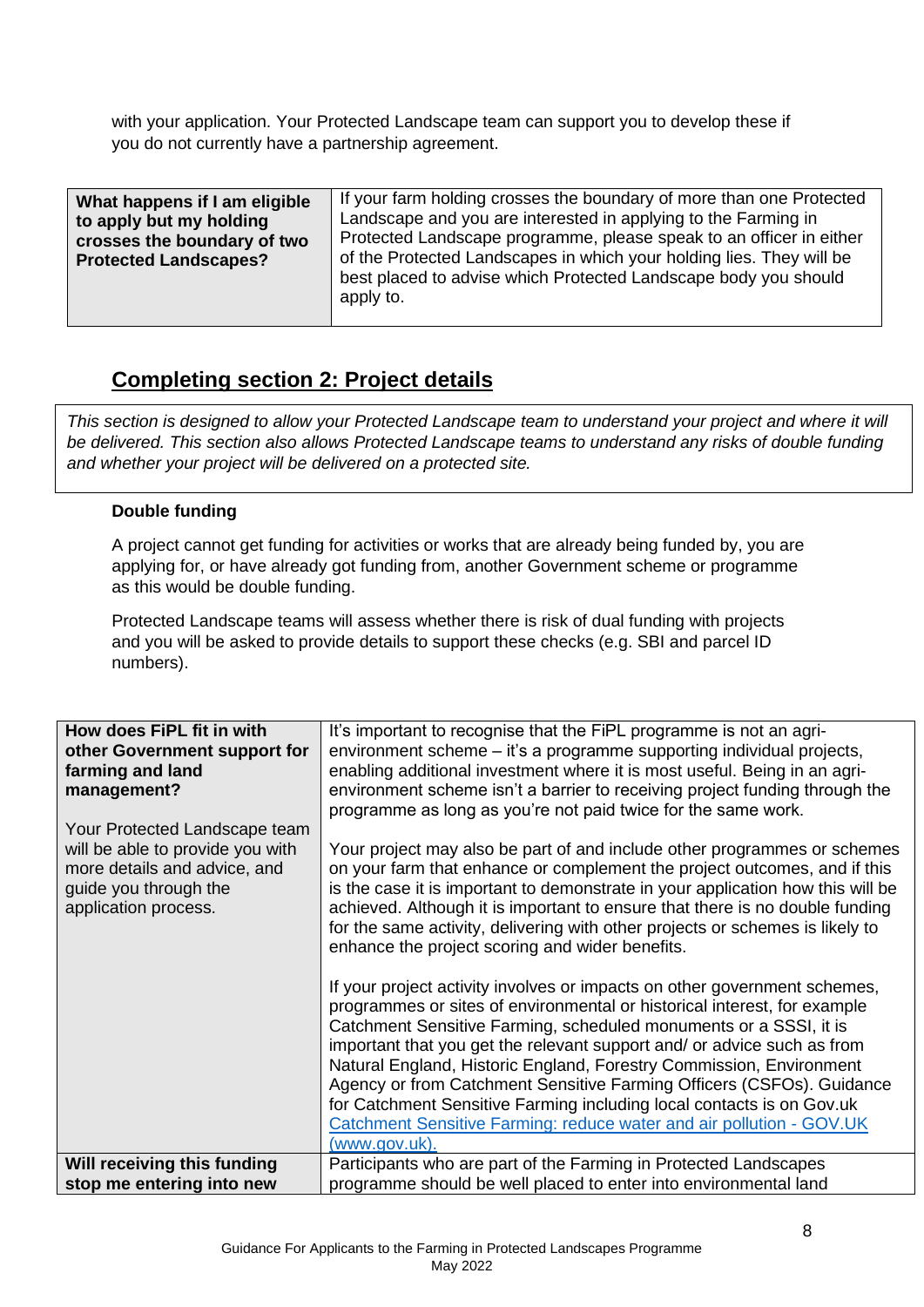| environmental land<br>management schemes? | management schemes once the programme ends. Participants will not<br>automatically roll into environmental land management scheme agreements<br>from the Farming in Protected Landscapes programme.                                                                                                                                              |
|-------------------------------------------|--------------------------------------------------------------------------------------------------------------------------------------------------------------------------------------------------------------------------------------------------------------------------------------------------------------------------------------------------|
|                                           | Over the longer term, Defra would envision the Sustainable Farming<br>Incentive, the Local Nature Recovery scheme and the Landscape Recovery<br>scheme playing a specific part across these our Protected Landscapes, with<br>farmers who lead on the Farming in Protected Landscapes programme<br>projects taking part in one of these schemes. |

### **Protected Sites**

If your project or any proposed activity on your application is on, or has the potential to impact, a protected site such as a SSSI, you must ensure that you have the relevant consents, permissions or support before you apply.

You can check if your land includes or is next to a protected site by searching on Gov.uk at: [Find protected areas of countryside -](https://www.gov.uk/check-your-business-protected-area) GOV.UK (www.gov.uk)

The proposed activity and type of designation will determine who to contact and what consents or permissions are required. You will need to include details of the protected site on your application.

If your protected site is a SSSI, you must refer to [Sites of special scientific interest:](https://www.gov.uk/guidance/protected-areas-sites-of-special-scientific-interest)  managing your land - [GOV.UK \(www.gov.uk\)](https://www.gov.uk/guidance/protected-areas-sites-of-special-scientific-interest) to see if your activity requires Natural England consent, and complete a SSSI Consent form [Give notice and get consent for a planned](https://www.gov.uk/government/publications/request-permission-for-works-or-an-activity-on-an-sssi)  activity on a SSSI - [GOV.UK \(www.gov.uk\).](https://www.gov.uk/government/publications/request-permission-for-works-or-an-activity-on-an-sssi)

If the land on which the activity is taking place is designated as a protected site, your application must have the support from the relevant body responsible for the protected site designation as well as demonstrate how it will help to maintain or improve its management or condition.

## **Completing section 3: Project application**

*In this section you will need to present to demonstrate what your project is and why FiPL should support it.* 

FiPL does not have a prescribed list of eligible project activities. Your project will instead need to deliver for at least one of the Programme themes; Climate, Nature, People and Place.

You will need to demonstrate how your project:

- (1) Delivers against at least one of the Programme outcomes and to provide the details of any partners with whom you have chosen to work. There are four themes in which the programme outcomes are defined by; Climate, Nature, People and Place.
- (2) Connects to the priorities of your Protected Landscape's management plan, as laid out by your local Protected Landscape team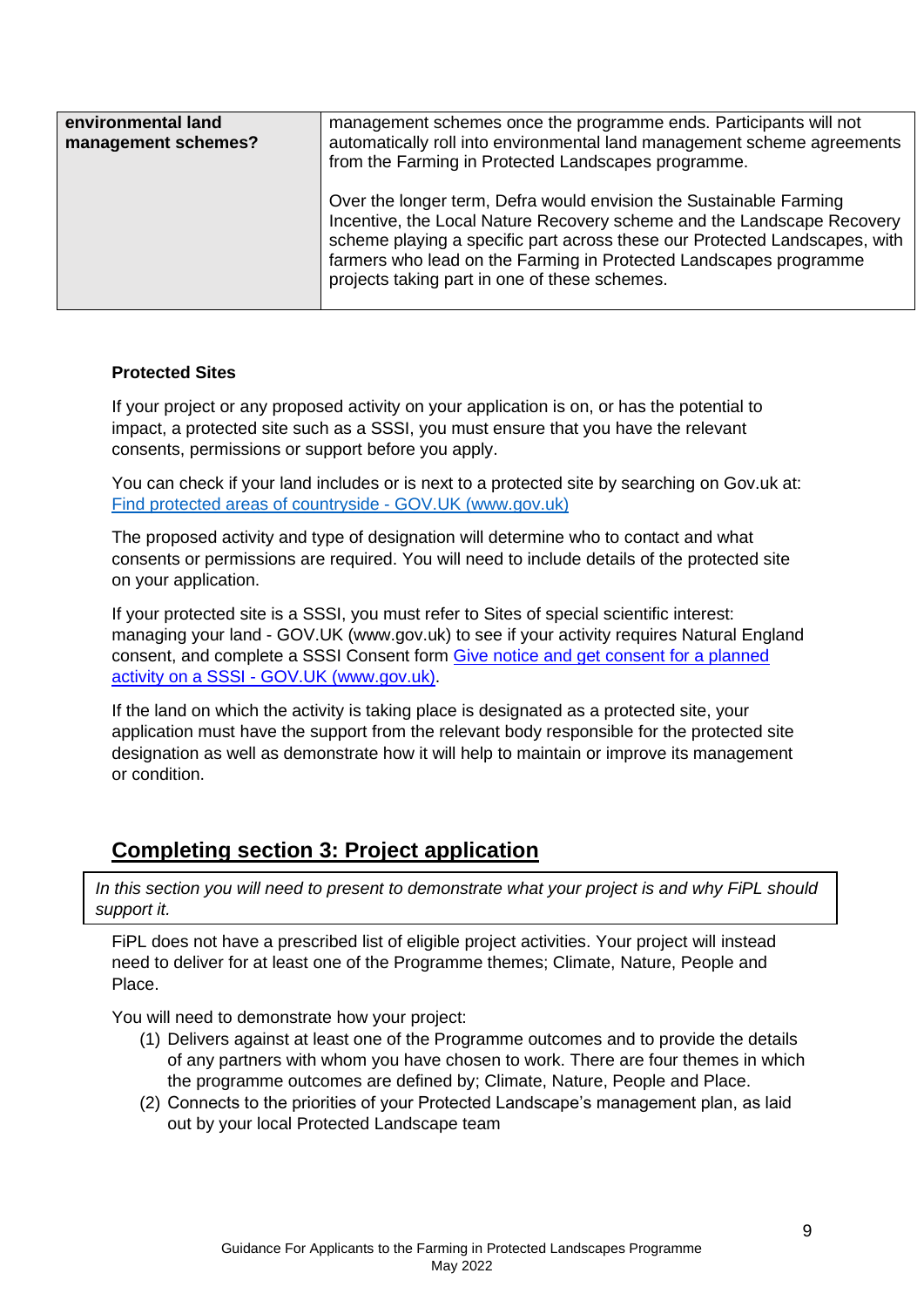You speak to your Protected Landscape team for advice on the types of projects that this programme can deliver.

#### **Protected Landscapes management plans**

You will also need to ensure that your project delivers the management plan/priorities. Please find below:



2019-24 AONB Management Web ver

#### **Programme outcomes**

The outcomes, of which you will need to demonstrate that your project delivers against at least one, are listed below under four key themes:

| <b>Climate</b>                                                                                                                                                                                                                                                                                          |                        | <b>Nature</b>                                                                                                                                                                                                                                                                                                                     |
|---------------------------------------------------------------------------------------------------------------------------------------------------------------------------------------------------------------------------------------------------------------------------------------------------------|------------------------|-----------------------------------------------------------------------------------------------------------------------------------------------------------------------------------------------------------------------------------------------------------------------------------------------------------------------------------|
| More carbon is stored and/or sequestered<br>Flood risk has been reduced<br>Better understanding among farmers, land<br>managers and the public as to what different<br>habitats and land uses can deliver for carbon<br>storage and reduced carbon emissions                                            | $\bullet$              | There is a greater area of wildlife rich habitat<br>There is greater connectivity between habitats<br>Existing habitat is better managed for biodiversity<br>There is an increase in biodiversity                                                                                                                                 |
| The landscape is more resilient to climate<br>change                                                                                                                                                                                                                                                    |                        |                                                                                                                                                                                                                                                                                                                                   |
| <b>People</b>                                                                                                                                                                                                                                                                                           | <b>Place</b>           |                                                                                                                                                                                                                                                                                                                                   |
| There are more opportunities for people to<br>explore, enjoy and understand the landscape<br>There are more opportunities for more diverse<br>audiences to explore, enjoy and understand the<br>landscape<br>There is greater public engagement in land<br>management, for example through volunteering | $\bullet$<br>$\bullet$ | The quality and character of the landscape is<br>reinforced or enhanced<br>Historic structures and features are conserved,<br>enhanced or interpreted more effectively<br>There is an increase in the resilience of nature<br>friendly sustainable farm businesses, which in turn<br>contributes to a more thriving local economy |

| What sort of         | Projects brought forward under the third of the Place outcomes - There is an                                                                                                                                                                                                                                                                                                                                                                                                                                         |
|----------------------|----------------------------------------------------------------------------------------------------------------------------------------------------------------------------------------------------------------------------------------------------------------------------------------------------------------------------------------------------------------------------------------------------------------------------------------------------------------------------------------------------------------------|
| projects can support | increase in the resilience of nature friendly sustainable farm businesses, which in                                                                                                                                                                                                                                                                                                                                                                                                                                  |
| 'an increase in the  | turn contributes to a more thriving local economy - must deliver this in balance with                                                                                                                                                                                                                                                                                                                                                                                                                                |
| resilience of nature | and directly linked to other programme outcomes across the four themes. An                                                                                                                                                                                                                                                                                                                                                                                                                                           |
| friendly sustainable | activity funded and scored under this outcome cannot be the same activity that is                                                                                                                                                                                                                                                                                                                                                                                                                                    |
| farm businesses'?    | funded or scored against one of the other outcomes – it must be additional,<br>proportionate and supporting activity delivering against, and in balance with, at<br>least one other outcome.                                                                                                                                                                                                                                                                                                                         |
|                      | For example, machinery can only be funded where its intended use and cost<br>proportionally supports FiPL activity, such as the cost of a seed harvester used for<br>collecting of donor wildflower seeds will need to be proportional to the area of<br>wildlife sites it is being spread to or the biodiversity benefits being achieved.<br>Another example is introduction of facilities for visitors, this cost and intended<br>purpose would need to be for supporting other FiPL activity such as bringing and |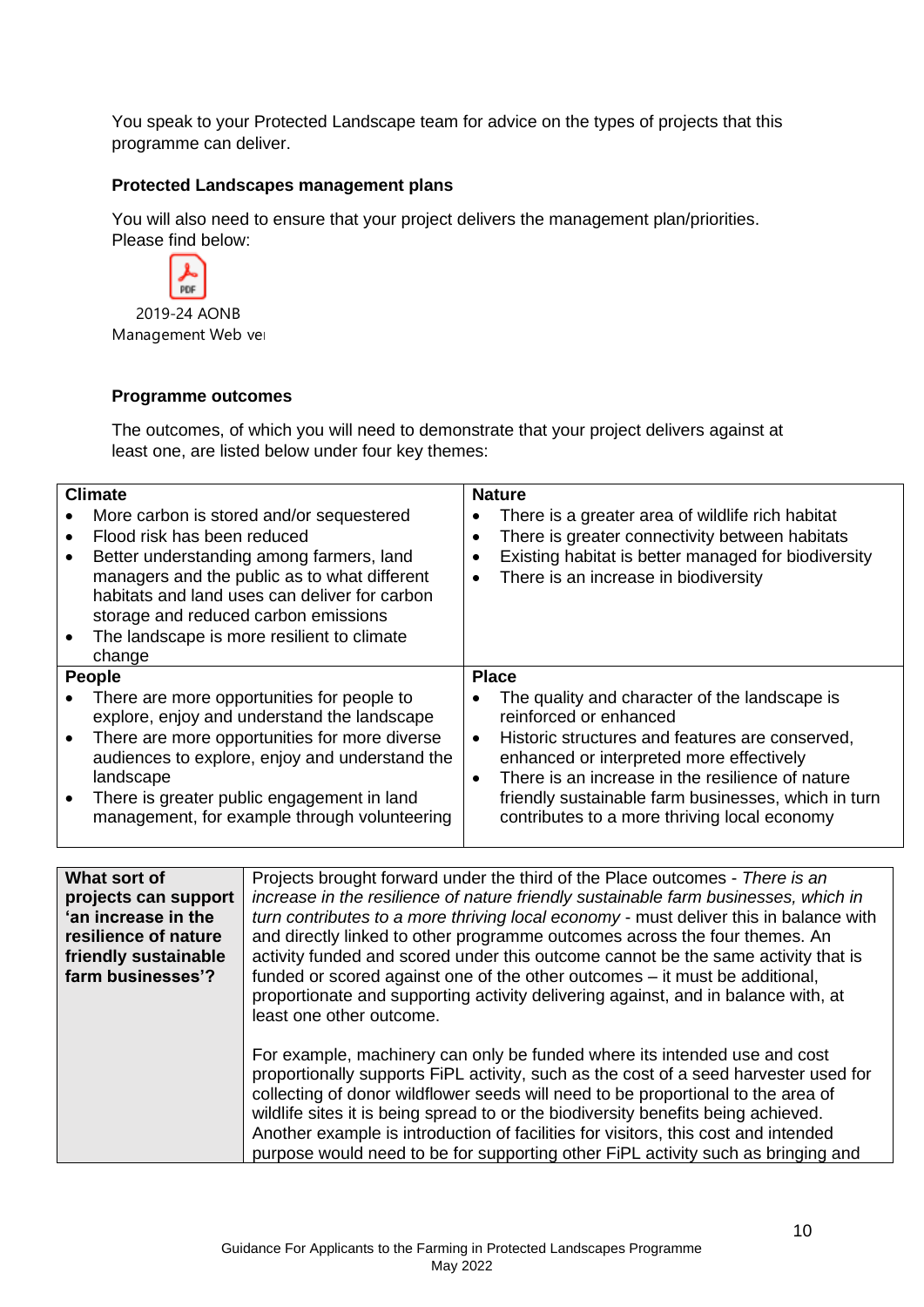| enabling visitors in to experience a rewilding project or nature reserve of a<br>proportionate value                                                                                                                                                                                                                                                                                                                                                                                                                            |
|---------------------------------------------------------------------------------------------------------------------------------------------------------------------------------------------------------------------------------------------------------------------------------------------------------------------------------------------------------------------------------------------------------------------------------------------------------------------------------------------------------------------------------|
| High cost items may fail the value for money test unless they are delivering against<br>multiple other outcomes                                                                                                                                                                                                                                                                                                                                                                                                                 |
| This outcome is not intended to support all commercial activity on farms. Business<br>resilience and productivity measures to help businesses improve productivity,<br>profitability, and environmental sustainability are better suited to funding through<br>the Farming Investment Fund which provides grants towards farming equipment<br>and technology, water management and slurry management. Additional funding<br>support may emerge as part of development and improvements to existing offers or<br>as new schemes. |

Examples of the types of work or projects that are relevant to the outcomes of this programme could include

- Creating scrapes, ponds or other wetland to support a variety of wildlife
- Providing new or easier access opportunities, links to the Public Rights of Way network, or providing interpretation of farming, nature and heritage
- Parking improvements at a key site to provide safe access to popular walking routes and reduce congestion for visitors and for local residents
- Restoring drystone walls or hedges
- Conserving historic features on a farm, such as lime kilns or lead mining heritage
- Action to reduce carbon emissions, or the use of plastics, on a farm

## **What about energy generation?**

Energy generation should not typically be seen as delivering an outcome within the Climate theme or as part of the FiPL programme. A project using a form of renewable energy for energy generation is only eligible for that part where it is provided solely for the purpose of contributing to a wider FiPL project activity itself. For example, you might have a small wind turbine which solely powers a classroom where students will learn about the feature. Where energy generation is supported, the renewable energy feature will need to demonstrate value for money within the project outcomes. Renewables cannot be included in a FiPL project if they have any form of feed in tariffs or are connected to the National Grid. Solar parks or solar arrays will not be eligible. Any form of energy audit included in an application must be part of a wider project delivering measurable FiPL project outcomes.

FiPL should not be used as a means of gaining other renewables incentives, for example from a third party provider or energy incentive scheme.

#### **FiPL agreement lengths**

You are required to enter a proposed project start date and end date on your application, and your agreement duration will be discussed with the Protected Landscape as part of the application process. No agreement will continue beyond the end of the programme, 31 March 2024, and all agreements and payments will end by this date.

Your onward grant agreement will set out your grant agreement expectations including your responsibilities and requirements. You will not need to maintain any natural, cultural and access activities you deliver as part of the programme after your agreement period ends.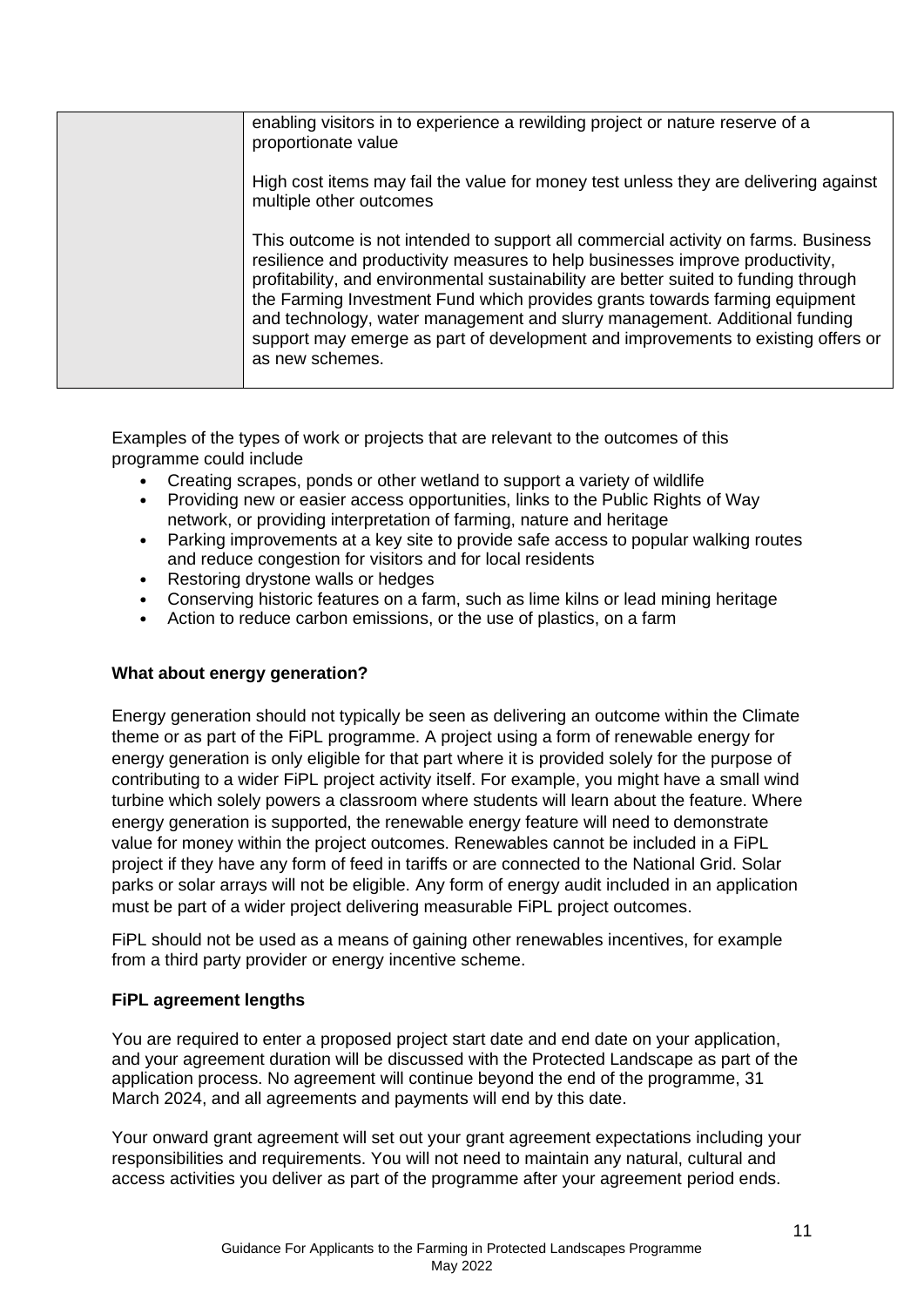You must maintain capital infrastructure such as fences, gates or restored buildings for 5 years from the completion date.

You must maintain machinery assets such as brush harvesters for grassland restoration for 5 years from the purchase date.

#### **Proportionate project evaluation**

Project evaluation is an important part of the design of the FiPL programme to help inform future schemes and programmes.

By applying through the FiPL programme you will be expected to participate in a proportionate project evaluation with your local Protected Landscape team and, if required, feed into programme evaluation led by an external evaluation team.

## **Completing Section 4: Project costs**

*This section focuses on the costs for your project. You should discuss your project with your FiPL officer before completing this section.*

#### **Minimum & Maximum grant allowance**

Grants must be a minimum of £2000 with a maximum of £250,000.

#### **Capital and Revenue Spend**

You can apply for both capital and revenue spend. You will be required to provide a full breakdown of costs against activity on your application. Applications are financial year dependant so costs must be identified against the correct financial year in which the activity is to be completed and claimed.

Revenue spend is where funding is provided to deliver land management activity to achieve the Farming in Protected Landscape outcomes and objectives.

Capital spend is a one-off itemised cost where funding is provided to purchase or invest in a physical item or asset (capital item). Capital items can be natural landscape features (such as trees, hedgerows and ponds) or built (such as fencing, water, infrastructure, buildings, machinery and equipment).

Revenue spend is paid on an annual basis, 50% in advance and 50% in arrears. Capital spend is paid on completion of the item or activity

A capital item will be expected to proportionally support wider FiPL outcomes and activity. For example, funding of machinery must reflect and be proportionate to the area or quantity of activity and the FiPL outcomes being managed by the machinery. Fencing, for example, will be expected to support the introduction of grazing or to support FiPL land management, or items such as those to deliver water or air quality outcomes will be expected to support the wider catchment.

Environmental surveys, management plans or studies such as those for biodiversity, carbon, species or habitats may be eligible, but only where they have clear objectives and actions to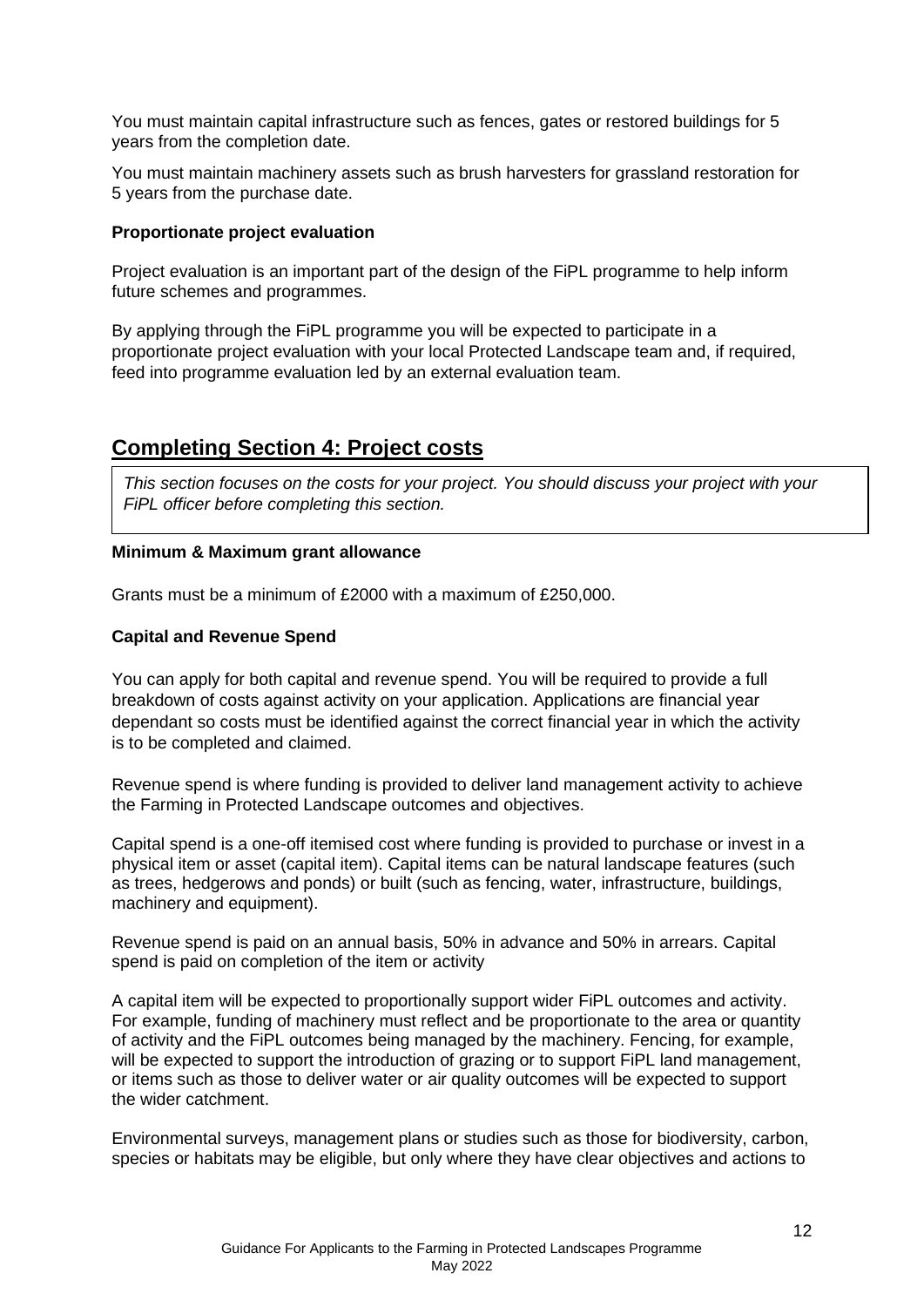deliver wider FiPL activity or longer term FiPL related objectives beyond the term of the programme.

GPS cattle collars (virtual fencing systems) may be funded in limited circumstances and for native breed at risk cattle where they are used to deliver clear FiPL and Protected Landscape conservation grazing benefits and outcomes.

Capital spend does not include items outside of the definition above, such as the purchase of livestock, vehicles (mechanised conveyance vehicles) such as Tractors, Quadbikes, Gators, ATVs, 4wd trucks, etc, or renewables where they have any form of feed in tariff or if connected to the National Grid. Second-hand machinery is not eligible. For further advice on what revenue or capital items can be applied for please speak to your Protected Landscape team.

#### **Payment and Intervention Rates and providing quotes**

The purpose of the programme is to enable additional support where it is most needed for farmers and other land managers in Protected Landscapes – and delivering for climate, nature, people, and place. As with Countryside Stewardship, some projects that achieve these ends will inevitably have a commercial dimension, and this factor is reflected accordingly in the payment rates.

You should be aware that the programme is designed to fund additional activities that deliver our programme goals in ways that are most effective for local areas. It will not provide subsidy for normal private sector interests. All applications will be rigorously reviewed to ensure there is no overlap with other programme funding or grant schemes. For any further queries on this matter, please contact your Protected Landscape team.

Where there is an equivalent Countryside Stewardship or Farming Investment Fund rate for the work or activity you want to do, that rate will also be used in the Farming in Protected Landscapes programme.

Where you are applying to fund an item or activity for which there is no equivalent standard payment rate, you will need to get quotes for the work on an actual cost basis. Normally a minimum of 3 comparative quotes are required. Your Protected landscape team can advise you on this.

Funding on an actual cost basis will be at a percentage intervention rate based on commercial gain and benefit to you. Where the project supports a clear commercial gain to you then you can be paid up to 40% of eligible costs, and if the project generates some commercial benefit to you but is primarily delivering public goods, then this could be paid up to 80% of eligible costs. Only in exceptional cases where the project has no commercial or financial benefit to you could you be paid up to 100% of the eligible costs.

The intervention rate will consider the benefit beyond the immediate or direct costs to you, for example the longer-term benefit to you or your farm, the asset value, or any wider or indirect commercial use or benefit to you or your business such as grazing benefit, operational or farm management practices. The intervention rate is an 'up to' percentage rate, and a lower rate may be offered due to the competitive nature of the programme and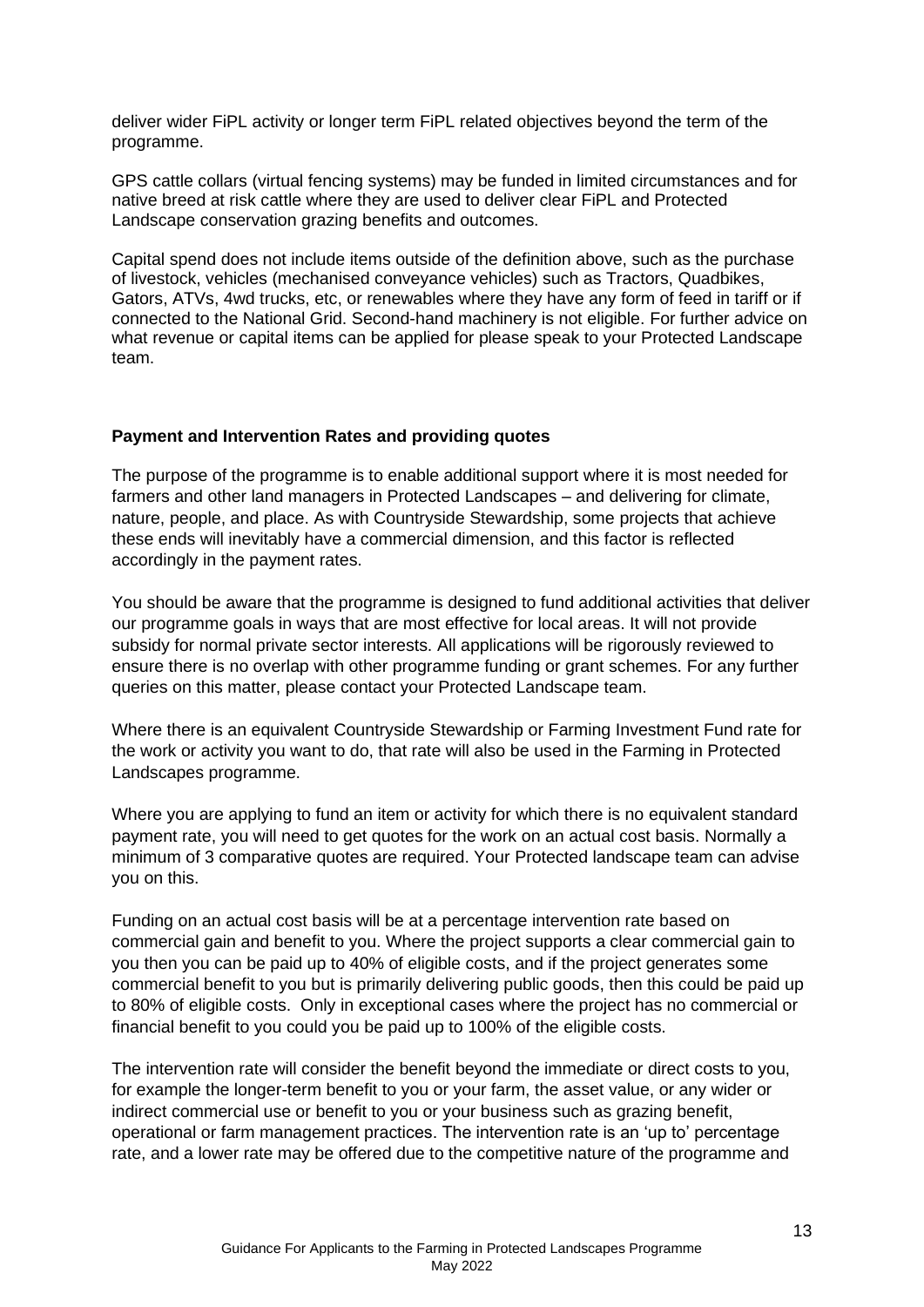the budget available. Your Protected Landscape team will discuss the intervention rate(s) with you when you apply.

A project may consist of a range of items with equivalent schemes activity and actual cost bespoke items, specific to the project being proposed and outcomes being targeted. You may also have different payment and intervention rates for the different activities that make up your project. Funding on an actual cost basis may also be underpinned or in combination with other Countryside Stewardship equivalent options on the same land, where the option requirements do not conflict. By combining option(s) on the same area, where they do not conflict, multiple objectives can be met.

You may also want to be paid to do the work yourself rather than through a contractor. This is possible providing it is appropriate for the project and represents a reasonable rate for the job, compared against contractor quotes or benchmarked against known costs locally or standard comparative costs.

Please speak to your Farming in Protected Landscape officer for advice on payment rates and intervention rates.

#### **Match funding**

Applications with match funding may increase their value for money scoring and chances of being offered an agreement as part of the assessment process.

If you want to use third party funding you will be required to provide details including value, source(s) and terms of the third-party funding on the application form.

Applicants will be eligible to use third party funding for Farming in Protected Landscape projects as long as the source of the third party funding is not from the Exchequer.

Match funding applies to third party funding only and does not include any contribution of your own funds to the project.

If your project includes any match funding, you must describe what this is and attach details including value, terms and source(s) of match funding with your application.

The total value of the match funding should be entered in the Project costs table and the Project Funding Summary in the application template.

#### **Payment**

If you application is successful, you will be issued with an onward Grant Agreement, setting out the terms and conditions of the agreement including the Project Details, Approved Purposes and Claim Schedule.

Claims are paid by your Protected Landscape in arrears on completed and verified activity, against paid and receipted invoices if on an actual cost basis. To be eligible for payment, you must undertake the works for the Approved Purposes as described in your Onward Grant agreement. Your Protected Landscape will discuss with you as part of the application process of the commitments and verification of completed activity as part of your onward agreement.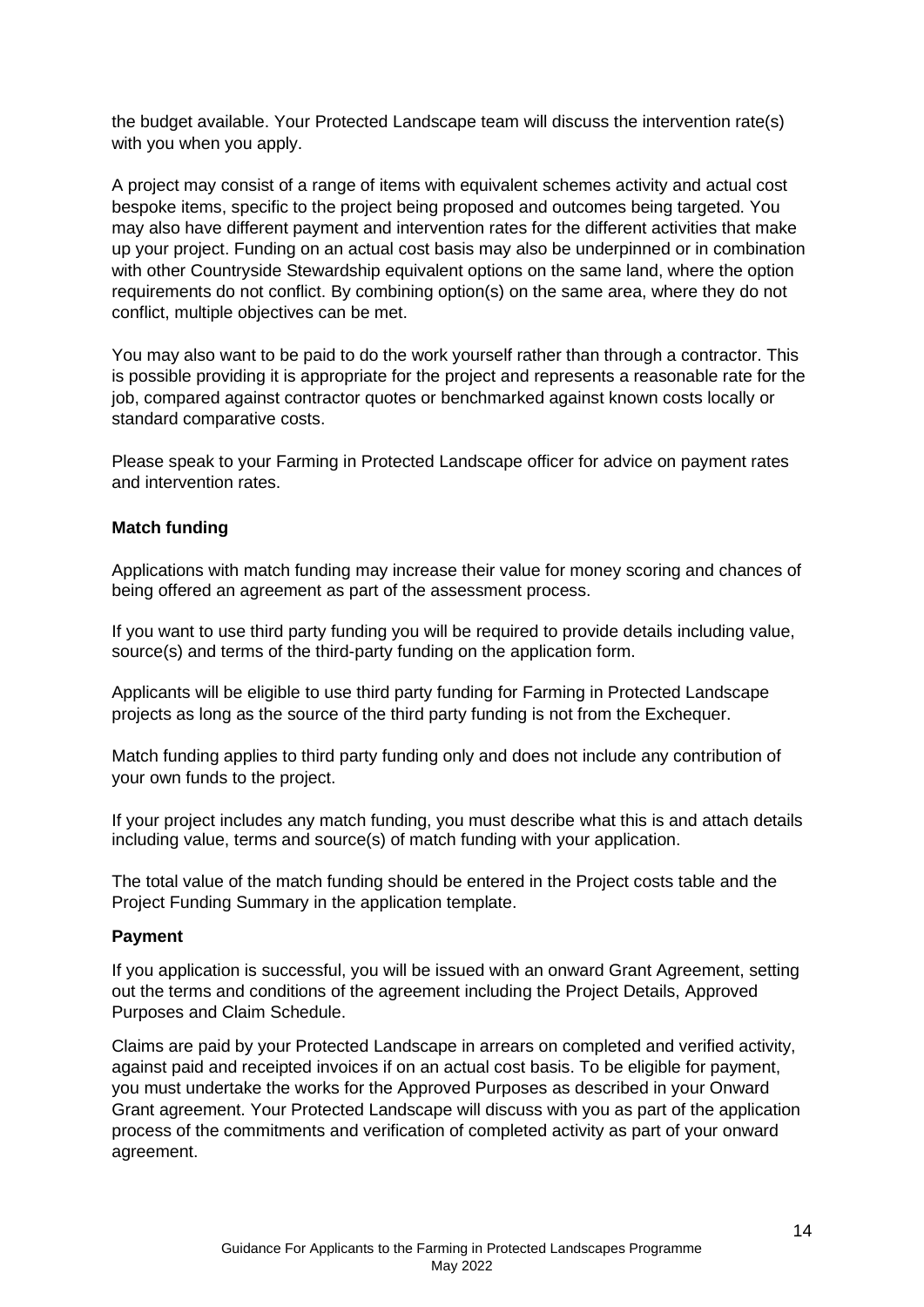## **Completing section 5: Collaborative farmer groups**

*This section only needs to be completed for collaborative farmer group applications.* 

In order to progress a collaborative group application, you will need to have or secure a partnership agreement (s) with all participants in the project's collaborative farmer group and yourself/your organisation (the third party). You must enclose a copy of the partnership agreement (s) for the application to progress. If your group has a constitution, please email/include this with your application.

## **Completing section 6: Declaration and close of application**

In signing the application, you will need to confirm that you have full authority and capacity to sign and submit the application and have the necessary land management control or approval to be able to fulfil the requirements of all activities applied for. In doing so, you consent to the sharing of your information provided in your application for the monitoring of the programme and to complete dual funding check processes.

## **Evaluation**

Defra are funding an external contractor to review the effectiveness of the programme and show what Protected Landscapes bodies can deliver in partnership with farmers and land managers. Successful applicants will need to commit to participating in the programme evaluation; the input expected will be proportionate to the level of funding received.

## **Further information**

Henry Lucas (FiPL Officer) [Henry.lucas@southdevonaonb.org.uk](mailto:Henry.lucas@southdevonaonb.org.uk) 01803 229343

FiPL Team [FiPL@southdevonaonb.org.uk](mailto:FiPL@southdevonaonb.org.uk) 01803 229341

## **Making an appeal**

We understand that you may be disappointed with a decision. If you would like appeal to the decision made you should make an appeal to your Protected Landscape by contacting the FiPL team at [FiPL@southdevonaonb.org.uk.](mailto:FiPL@southdevonaonb.org.uk)

You can only query a funding decision if you think that the Protected Landscape has:

- Made a mistake with the application
- Made a processing error
- Got the law wrong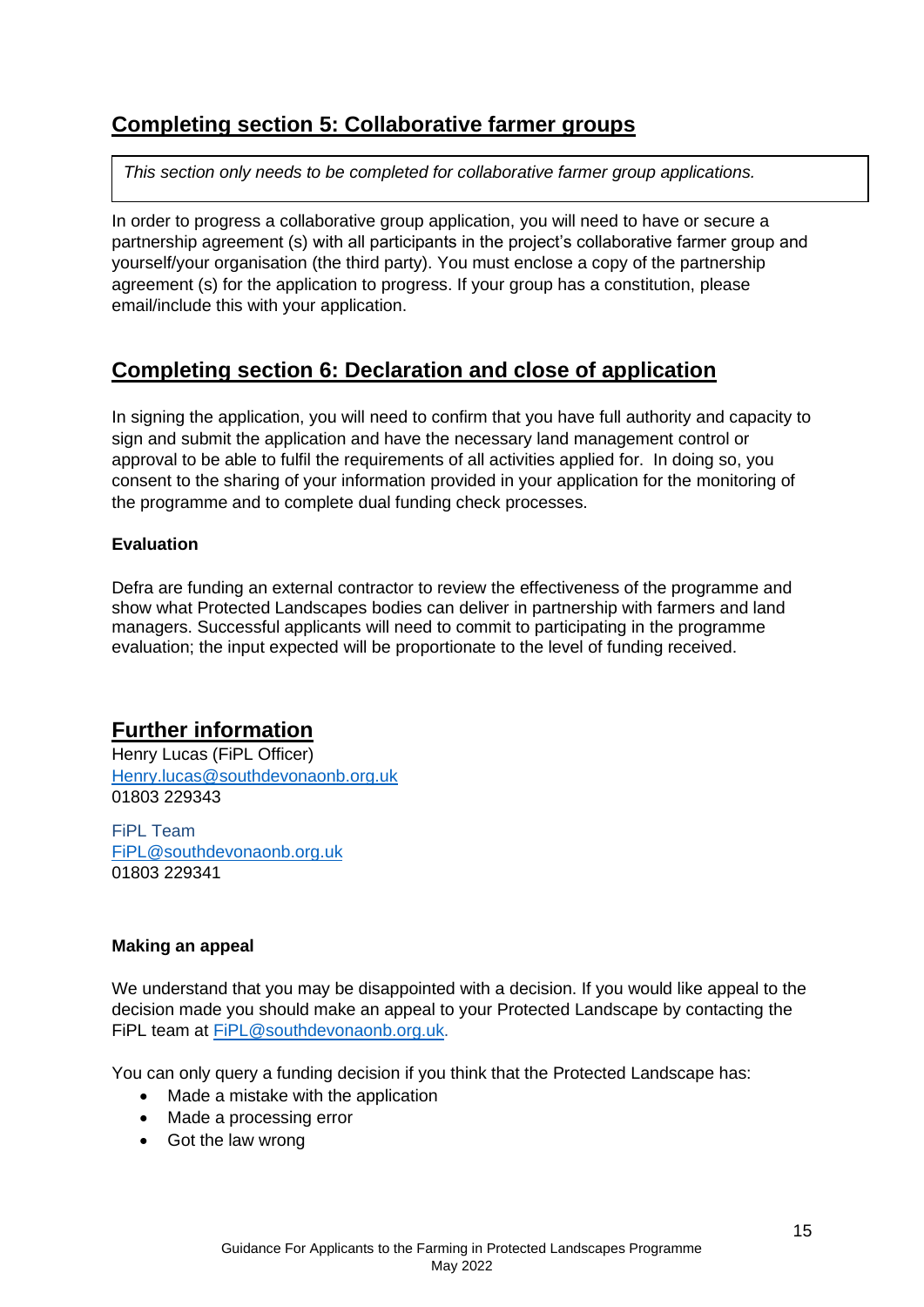You must set out to the Protected Landscape team the reason for your appeal under one (or more) of these three criteria.

Appeals will be dealt with by your Protected Landscape team and if necessary escalated to Defra.

## **Scoring criteria**

### **A) The project**

Projects should score highly, dependent on:

- the extent to which the project demonstrates that it is maximising the opportunity of the project to deliver outcomes across the themes of the programme
- the extent to which the project demonstrates that it will contribute towards the Protected Landscape's management plan / priorities
- the extent to which the project demonstrates that it will deliver the outcomes of the programme:
	- o For Climate
		- more carbon being stored, sequestered or both
		- reduced flood risk
		- a better understanding among farmers, land managers and the public as to what different habitats and land uses can deliver for carbon storage and reduced carbon emissions
		- a landscape that's more resilient to climate change
	- o For Nature:
		- a greater area of wildlife-rich habitat
		- **•** greater connectivity between habitats
		- better management of existing habitats for biodiversity
		- **E** increased biodiversity
	- o For People
		- more opportunities for people to explore, enjoy and understand the landscape
		- more opportunities for diverse audiences to explore, enjoy and understand the landscape
		- **EXEDEE FIRE A** greater public engagement in land management, for example through volunteering
	- o For Place
		- enhancing or reinforcing the quality and character of the landscape
		- historic structures and features being conserved, enhanced or interpreted more effectively
		- an increase in the resilience of nature-friendly sustainable farm businesses, which contributes to a more thriving local economy (it must deliver this along with other outcomes)
- the extent to which the project maximises the opportunity to work with other farmers and land managers to deliver outcomes

#### **B) Ability to deliver**

Projects should score highly if they:

• demonstrate clearly the resources available to enable delivery of the FiPL project to the required standard necessary to deliver the FiPL project outcomes.